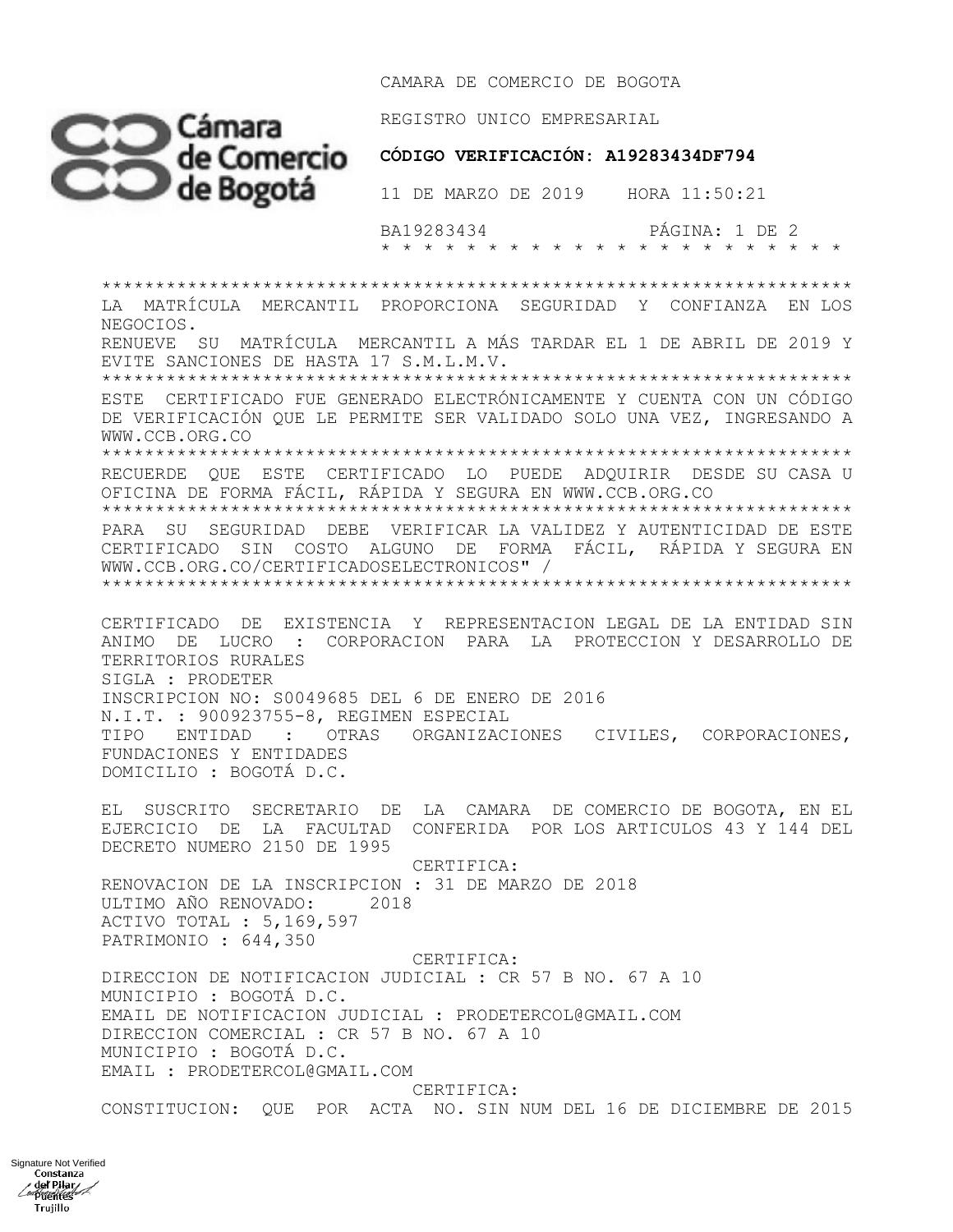OTORGADO(A) EN ASAMBLEA GENERAL, INSCRITA EN ESTA CAMARA DE COMERCIO EL 6 DE ENERO DE 2016 BAJO EL NUMERO 00257471 DEL LIBRO I DE LAS ENTIDADES SIN ANIMO DE LUCRO, FUE CONSTITUIDA LA ENTIDAD DENOMINADA CORPORACION PARA LA PROTECCION Y DESARROLLO DE TERRITORIOS RURALES. CERTIFICA: ENTIDAD QUE EJERCE LA FUNCION DE INSPECCION, VIGILANCIA Y CONTROL: ALCALDIA MAYOR DE BOGOTA CERTIFICA: REFORMAS: DOCUMENTO NO. FECHA ORIGEN CONSIDER TECHA NO.INSC. 01 2018/03/24 ASAMBLEA GENERAL 2018/04/30 00303883 CERTIFICA: VIGENCIA: QUE LA SOCIEDAD NO SE HALLA DISUELTA. DURACION HASTA EL 16 DE DICIEMBRE DE 2025 CERTIFICA: OBJETO SOCIAL: PRODETER DESARROLLA UNA ACTIVIDAD MERITORIA ENMARCADA EN EL ARTÍCULO 359 DEL ESTATUTO TRIBUTARIO GRUPO 4 (CIENCIA, TECNOLOGÍA E INNOVACIÓN), GRUPO 9 (ACTIVIDADES DE DESARROLLO EMPRESARIAL PROMOCIÓN DEL DERECHO EMPRESARIAL Y EL EMPRENDIMIENTO DEFINIDO POR LA LEY 1014), GRUPO 10 (PROMOCIÓN Y APOYO A LOS DERECHOS HUMANOS Y LOS OBJETIVOS GLOBALES DEFINIDOS POR LAS NACIONES UNIDAS) Y GRUPO 11 (ACTIVIDADES DE PROMOCIÓN Y MEJORAMIENTO DE LA ADMINISTRACIÓN DE JUSTICIA) DICHAS ACTIVIDADES SON DE INTERÉS GENERAL Y DE ACCESO A LA COMUNIDAD. CERTIFICA: ACTIVIDAD PRINCIPAL: 7490 (OTRAS ACTIVIDADES PROFESIONALES, CIENTÍFICAS Y TÉCNICAS N.C.P.) ACTIVIDAD SECUNDARIA: 6910 (ACTIVIDADES JURÍDICAS) OTRAS ACTIVIDADES: 7020 (ACTIVIDADES DE CONSULTORÍA DE GESTIÓN) CERTIFICA: PATRIMONIO: 644,350.00 CERTIFICA: \*\* ORGANOS DE ADMINISTRACION \*\* QUE POR ACTA NO. 01 DE ASAMBLEA GENERAL DEL 24 DE MARZO DE 2018, INSCRITA EL 30 DE ABRIL DE 2018 BAJO EL NUMERO 00303881 DEL LIBRO I DE LAS ENTIDADES SIN ANIMO DE LUCRO, FUE (RON) NOMBRADO (S): NOMBRE IDENTIFICACION MIEMBRO JUNTA DIRECTIVA MOJICA FLOREZ JHENIFER MARIA SINDEI C.C. 000000053052132 MIEMBRO JUNTA DIRECTIVA CARDOZA SANCHEZ GERMAN ANTONIO C.C. 000000014876313 MIEMBRO JUNTA DIRECTIVA MEJIA ALFONSO MIGUEL FERNANDO C.C. 000000074374261 MIEMBRO JUNTA DIRECTIVA PULIDO HERRERA ADIELA OMAIRA (C.C. 000000051695474 CERTIFICA: REPRESENTACIÓN LEGAL: LA REPRESENTACIÓN LEGAL DE LA ENTIDAD ESTARÁ A CARGO DEL PRESIDENTE. CERTIFICA: \*\* NOMBRAMIENTOS \*\* QUE POR ACTA NO. 01 DE ASAMBLEA GENERAL DEL 24 DE MARZO DE 2018,

INSCRITA EL 30 DE ABRIL DE 2018 BAJO EL NUMERO 00303882 DEL LIBRO I DE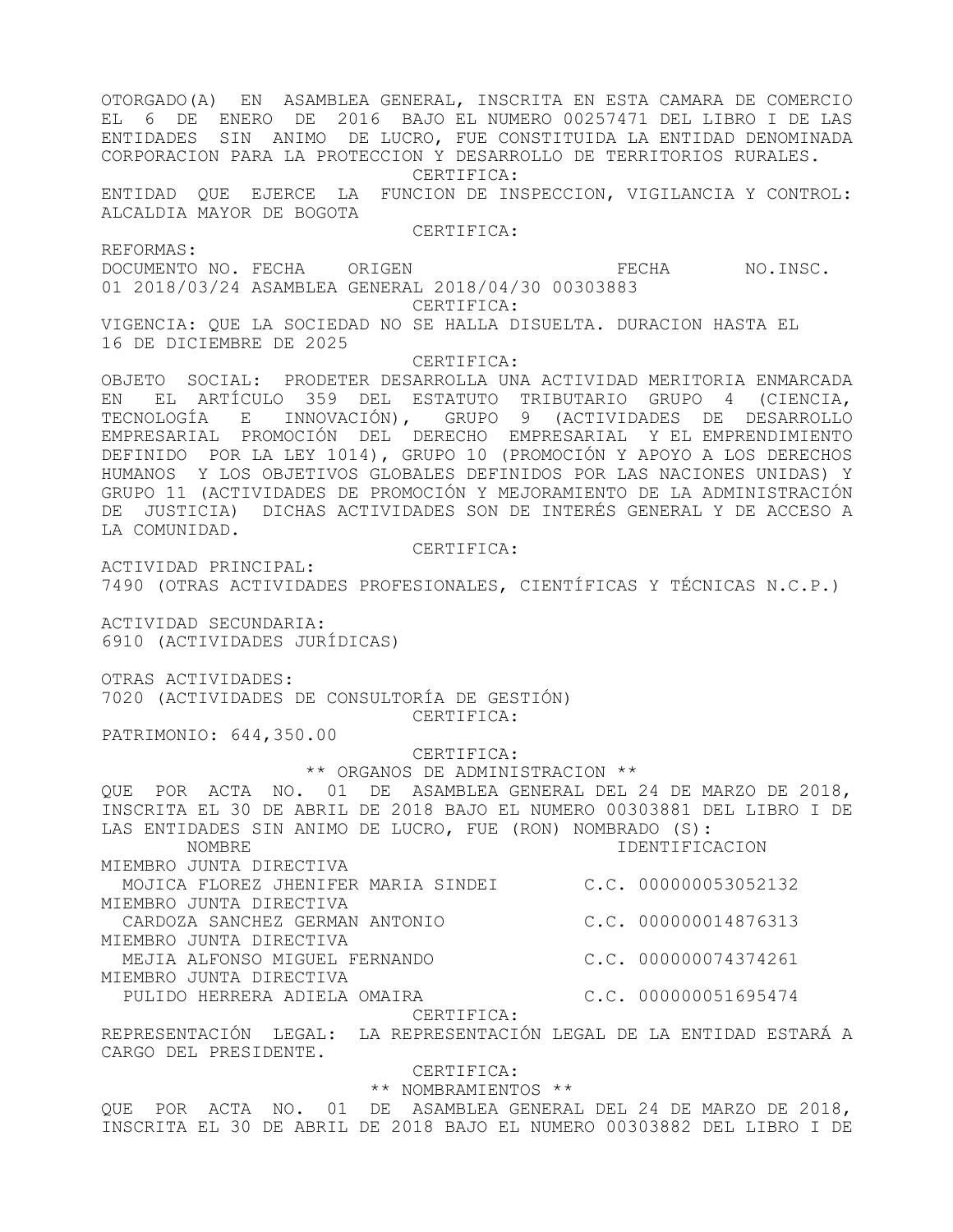CAMARA DE COMERCIO DE BOGOTA

**REGISTRO UNICO EMPRESARIAL** 

## **CÓDIGO VERIFICACIÓN: A19283434DF794**

11 DE MARZO DE 2019 HORA 11:50:21

 BA19283434 PÁGINA: 2 DE 2 \* \* \* \* \* \* \* \* \* \* \* \* \* \* \* \* \* \* \* \* \* \*

LAS ENTIDADES SIN ANIMO DE LUCRO, FUE (RON) NOMBRADO (S): NOMBRE IDENTIFICACION

PRESIDENTE

 MOJICA FLOREZ JHENIFER MARIA SINDEI C.C. 000000053052132 CERTIFICA:

FACULTADES DEL REPRESENTANTE LEGAL: A. REPRESENTAR A LA CORPORACIÓN EN TODOS LOS ACTOS Y ANTE LAS ENTIDADES PÚBLICAS Y PRIVADAS, JUDICIALES Y EXTRAJUDICIALES, PODRÁ OTORGAR PODERES Y MANDATOS PARA TALES EFECTOS. B. PRESIDIR LA JUNTA DIRECTIVA. C. PRESENTAR INFORMES DE LAS ACTIVIDADES DESARROLLADAS EN LAS REUNIONES DE LA ASAMBLEA. D. EJECUTAR GASTOS HASTA POR 100 SALARIOS MÍNIMOS MENSUALES VIGENTES SIN CONSULTA A LA JUNTA DIRECTIVA O LA ASAMBLEA GENERAL. E. ORIENTAR LA POLÍTICA Y LA CONSECUCIÓN DEL OBJETO SOCIAL, LAS ACTIVIDADES Y OBJETIVOS ESTABLECIDOS EN ESTOS ESTATUTOS Y LO QUE CON EL MISMO FIN ACUERDE LA ASAMBLEA GENERAL O LA JUNTA DIRECTIVA. F. PRESIDIR LOS ACTOS QUE CELEBRE LA CORPORACIÓN O DESIGNAR QUIEN LE DEBE REEMPLAZAR EN SU DEFECTO. G. INFORMAR A LA JUNTA DIRECTIVA SOBRE LA MARCHA DE LA CORPORACIÓN PRODETER Y SOMETER A SU ESTUDIO LOS PROGRAMAS QUE CONSIDERE CONVENIENTES. H. GIRAR Y RUBRICAR, JUNTO CON EL TESORERO, LOS PAGOS DE LAS OBLIGACIONES FINANCIERAS CONTRAÍDAS POR LA CORPORACIÓN PRODETER. I. CELEBRAR CONTRATOS Y CONTRAER OBLIGACIONES A NOMBRE DE LA CORPORACIÓN PRODETER Y OTORGAR PODER PARA LA REPRESENTACIÓN JUDICIAL DE LA MISMA, HASTA 100 SMLV Y SUPERIOR PREVIA AUTORIZACIÓN LA JUNTA DIRECTIVA, SEGÚN EL CASO. J. LAS DEMÁS QUE LE SEÑALE LA ASAMBLEA GENERAL Y LA JUNTA DIRECTIVA Y LAS QUE POR SU NATURALEZA LE SEAN PROPIAS Y SIEMPRE Y CUANDO NO ESTÉN ATRIBUIDAS A OTRO ÓRGANO O FUNCIONARIO. J. APROBAR LA CELEBRACIÓN DE CONTRATOS DESDE 100 SALARIOS MÍNIMOS LEGALES MENSUALES VIGENTES EN ADELANTE. K. CONVOCAR LAS REUNIONES DE LA JUNTA DIRECTIVA.

CERTIFICA:

QUE EN ESTA CAMARA DE COMERCIO NO APARECEN INSCRIPCIONES POSTERIORES DE DOCUMENTOS REFERENTES A REFORMA, DISOLUCION LIQUIDACION O NOMBRAMIENTOS DE REPRESENTANTES LEGALES DE LA MENCIONADA ENTIDAD.

CERTIFICA:

EL REGISTRO ANTE LAS CAMARAS DE COMERCIO NO CONSTITUYE APROBACION DE ESTATUTOS. (DECRETO 2150 DE 1995 Y DECRETO 427 DE 1996).

LA PERSONA JURIDICA DE QUE TRATA ESTE CERTIFICADO SE ENCUENTRA SUJETA A LA INSPECCION, VIGILANCIA Y CONTROL DE LAS AUTORIDADES QUE EJERCEN ESTA FUNCION, POR LO TANTO DEBERA PRESENTAR ANTE LA AUTORIDAD CORRESPONDIENTE, EL CERTIFICADO DE REGISTRO RESPECTIVO, EXPEDIDO POR LA CAMARA DE COMERCIO, DENTRO DE LOS 10 DIAS HABILES SIGUIENTES A LA FECHA DE INSCRIPCION, MAS EL TERMINO DE LA DISTANCIA CUANDO EL DOMICILIO DE LA PERSONA JURIDICA SIN ANIMO DE LUCRO QUE SE REGISTRA ES DIFERENTE AL DE LA CAMARA DE COMERCIO QUE LE CORRESPONDE. EN EL CASO